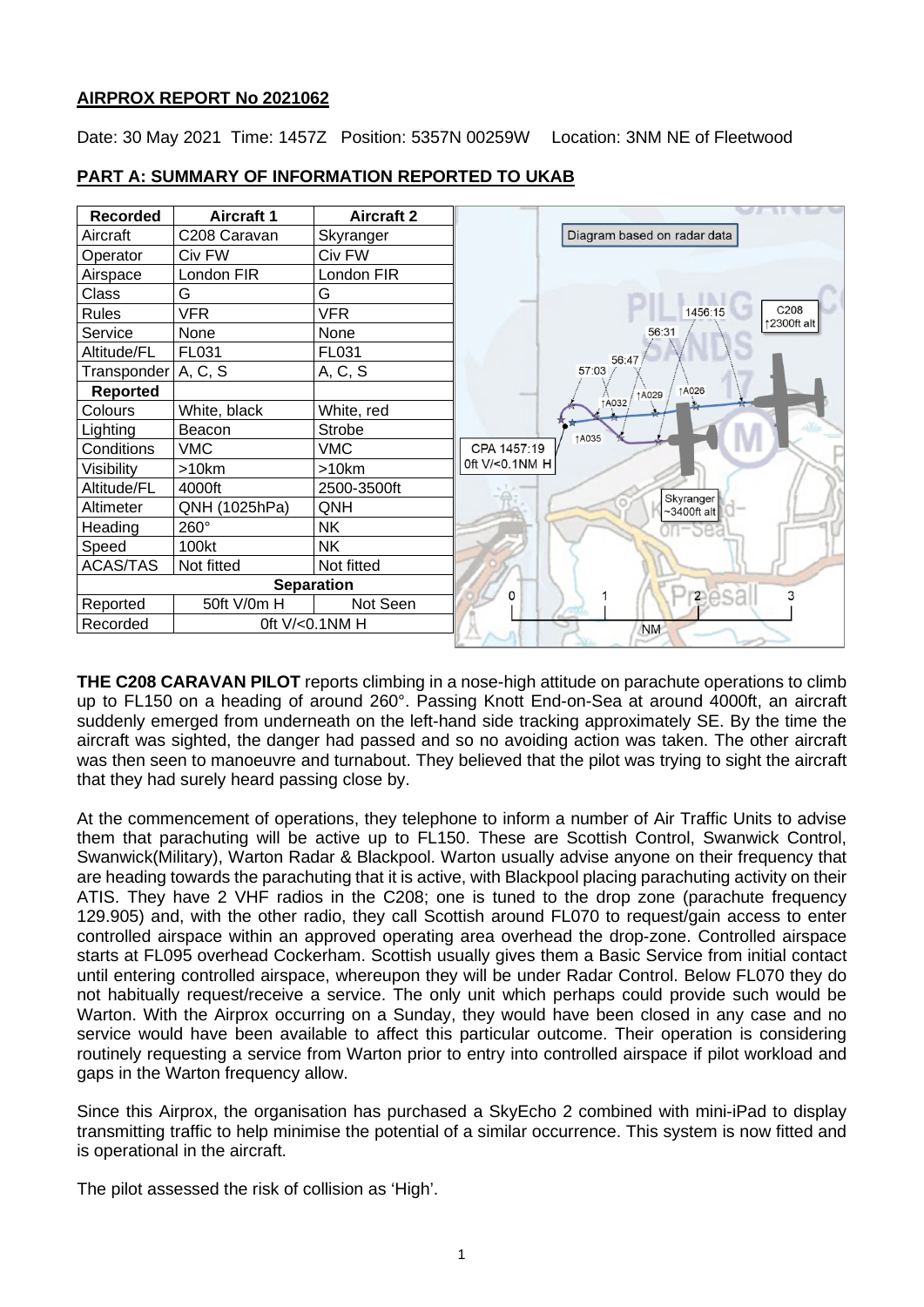**THE SKYRANGER PILOT** reports that they were pilot in command of the [Skyranger] at the time of the reported Airprox. They were conducting a training flight with a student from [a local airfield] and had been airborne for around 20min at the reported time of 1455. The detail was Exercise 15 in the UK NPPL syllabus, Unusual Attitudes, which includes manoeuvring the aircraft into nose-high or nose-low positions and then instructing the student in the recovery from these attitudes. As is normal for this type of exercise, they carried out  $HASELL<sup>1</sup>$  $HASELL<sup>1</sup>$  $HASELL<sup>1</sup>$  checks periodically as the manoeuvres are quite dynamic in nature and clearly the aircraft will be moving in an unpredictable manner during the exercises. They were aware that the parachute drop aeroplane was active and for that reason ensured that they kept what they believed to be a safe distance from the parachute drop zone and airfield. They operated over the beach between Knott End-on-Sea and west of the parachute drop zone at altitudes between 2500ft and 3500ft as it is unpopulated with plenty of field options immediately to the south for an engine-out landing. They did not see the reporting aircraft at the time stated despite keeping a very keen lookout for the reasons stated above.

Typically, a large number of microlight aircraft operate in this area at weekends and they tend to use 129.830KHz so, on a weekend, unless the pilot is heading towards the west coast they remain on 129.830KHz. If they venture out to the west of Fleetwood/north of Blackpool they usually ask for a service from Blackpool as aircraft approaching from the north usually get asked to report at the tall tower and so tend to fly down the coast. Blackpool has no radar coverage so cannot offer a Traffic Service. On a weekday, they would request a service from Warton Radar.

#### **Factual Background**

The weather at Blackpool Airport was recorded as follows:

METAR EGNH 301450Z 32008KT 9999 FEW036 19/10 Q1027= METAR EGNH 301520Z 31007KT 9999 FEW040 20/10 Q1026=

#### **Analysis and Investigation**

#### **UKAB Secretariat**

An analysis of the NATS radar replay was undertaken. Altitude data is displayed on the radar in Flight Levels – the QNH that was input to the radar processor was 1027hPa, giving an approximate difference of +400ft between altitude and Flight Level.

The Skyranger was manoeuvring to the west of Cockerham parachuting site in the minutes leading up to the Airprox. At 1455:43 the Skyranger could be seen to enter a right-hand level turn, at FL029 (3300ft), while the C208 was climbing on an approximate track of west; the aircraft were separated by 1.6NM and 1700ft at this time (see Figure 1). The Skyranger rolled out of this turn onto a track that was approximately parallel to the track of the C208, which was continuing its climb and, at 1456:11, the aircraft were separated by 1.1NM and 1100ft with the Skyranger in the C208 pilot's 11 o'clock (see Figure 2)

<span id="page-1-0"></span><sup>&</sup>lt;sup>1</sup> Height, Airframe, Security, Engine, Location, Lookout.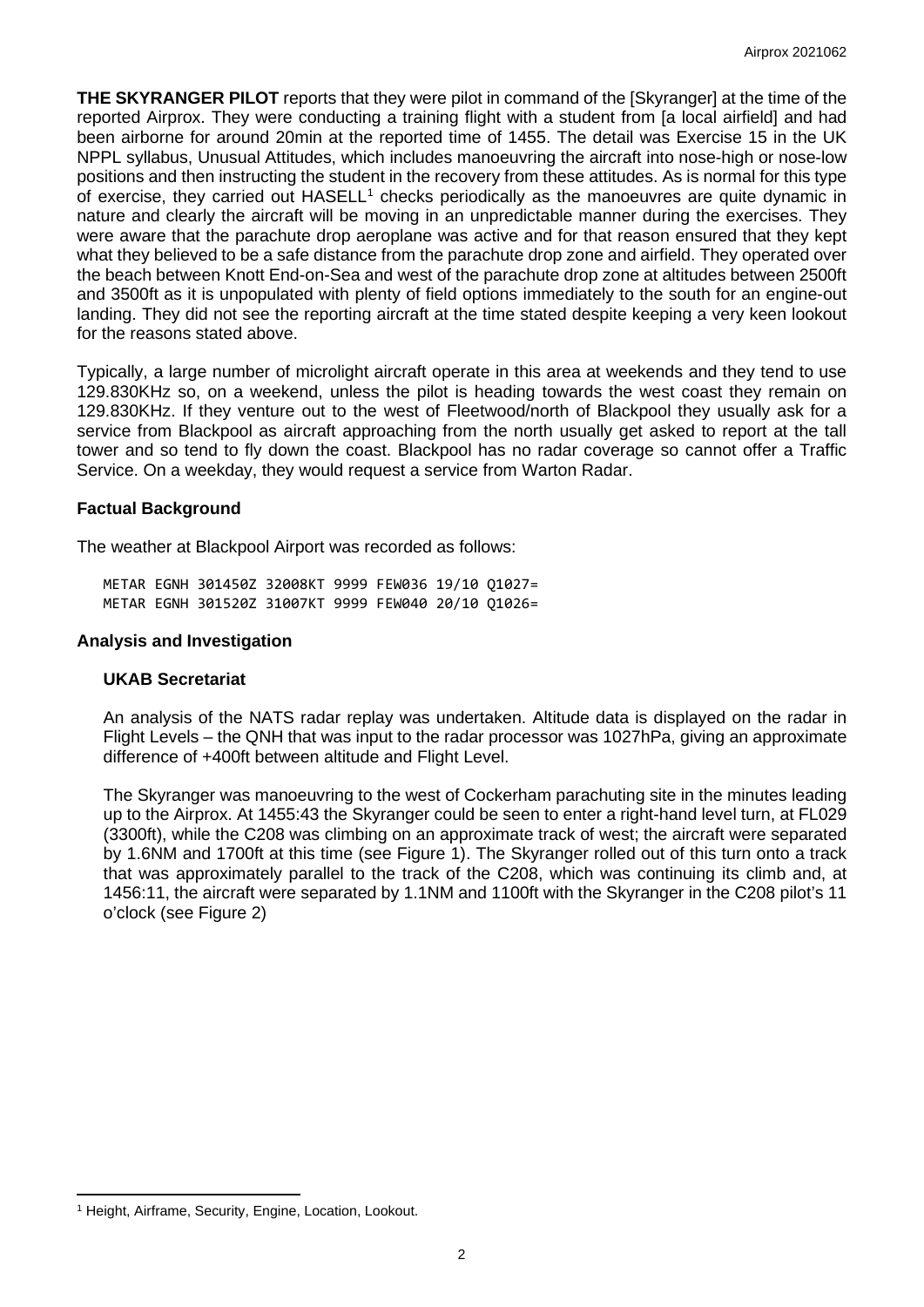





The Skyranger then turned to the north and, at 1456:51, crossed in front of the climbing C208 at a range of 0.5NM and 500ft above (see Figure 3). The Skyranger pilot then reversed the turn towards the south and towards the C208 (which was still climbing on a westerly track). Radar CPA was measured at 1457:19 with the aircraft separated by 0.1NM laterally and with no vertical separation (see figure 4). However, one radar sweep (4sec) later, the tracks had crossed and a second radar separation was measured at 0.1NM laterally and 200ft vertically at 1457:23 (see Figure 5). The actual closest point of approach could not be determined as it occurred between radar sweeps.







Figure 3 – 1456:51 Figure 4 – 1457:19 – Radar CPA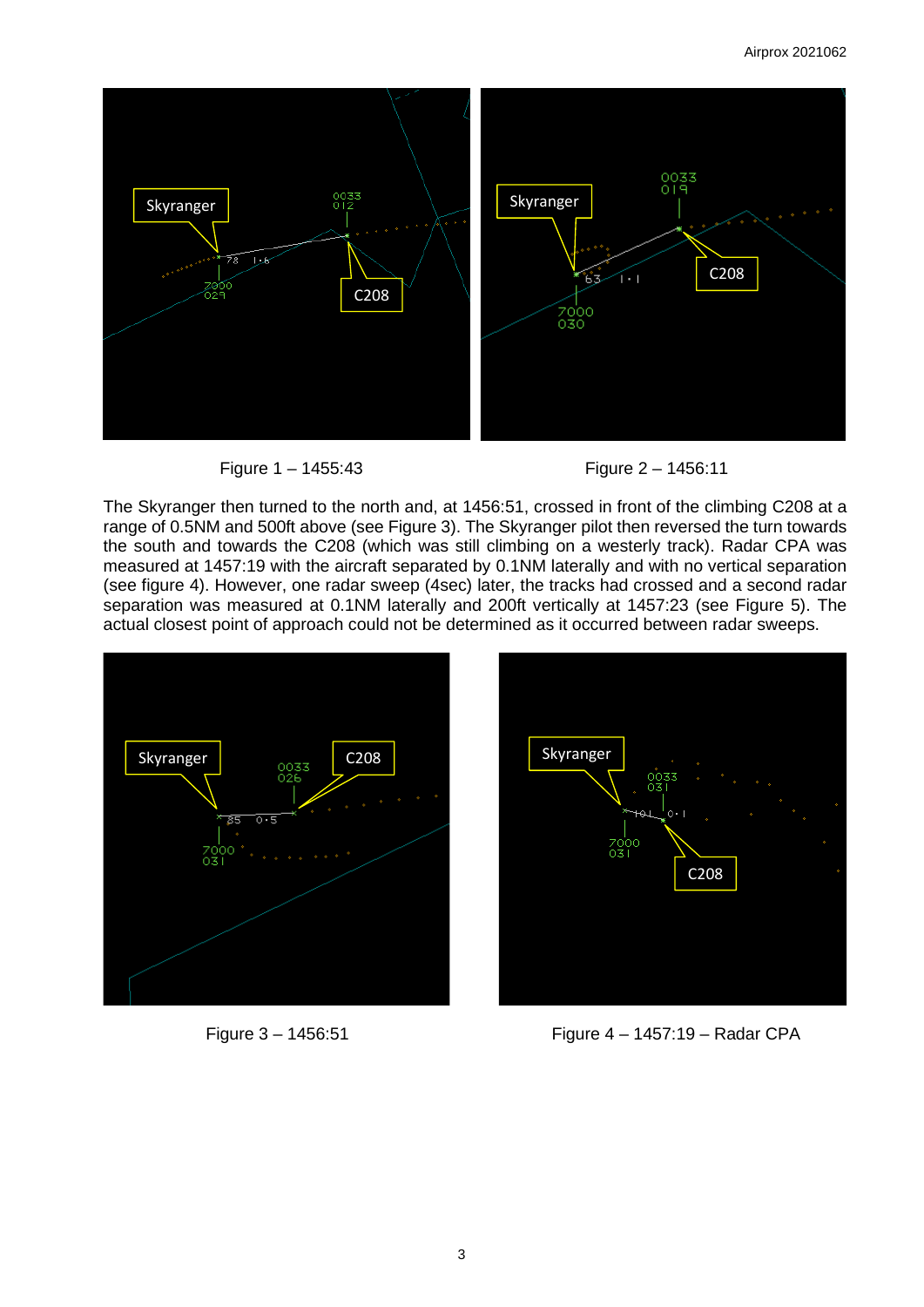

Figure 5 – 1457:23 – tracks crossed

The C208 and Skyranger pilots shared an equal responsibility for collision avoidance and not to operate in such proximity to other aircraft as to create a collision hazard. [2](#page-3-0) If the incident geometry is considered as converging then the C208 pilot was required to give way to the Skyranger. [3](#page-3-1) If the incident geometry is considered as overtaking then the Skyranger pilot had right of way and the C208 pilot was required to keep out of the way of the other aircraft by altering course to the right.<sup>[4](#page-3-2)</sup>

### **Summary**

An Airprox was reported when a Cessna 208 Caravan and a Skyranger flew into proximity 3NM NE of Fleetwood at 1457Z on Sunday 30<sup>th</sup> May 2021. Both pilots were operating under VFR in VMC; neither pilot was in receipt of an ATS.

### **PART B: SUMMARY OF THE BOARD'S DISCUSSIONS**

Information available consisted of reports from both pilots and radar photographs/video recordings. Relevant contributory factors mentioned during the Board's discussions are highlighted within the text in bold, with the numbers referring to the Contributory Factors table displayed in Part C.

Due to the exceptional circumstances presented by the coronavirus pandemic, this incident was assessed as part of a 'virtual' UK Airprox Board meeting where members provided a combination of written contributions and dial-in/VTC comments.

The Board first considered the actions of the C208 pilot and heard from a GA pilot member who noted that this event took place on a weekend when options to secure an Air Traffic Service in the area of the Airprox had been limited. That said, the Board wished to highlight to pilots the CAA VHF Low Level Common Frequency trial<sup>[5](#page-3-3)</sup> that became effective on 1<sup>st</sup> June 2021 (after this event). Whilst this frequency is primarily for use at 2000ft agl and below, it can be used above 2000ft where there is no LARS coverage or LARS is unavailable, the objective being for pilots to announce their routing and intentions for the benefit of others monitoring the frequency. In this event, neither pilot had been listening on the same frequency as the other and so there had been no opportunity to communicate with each other. Furthermore, the C208 had not been equipped with any other electronic means of detecting other aircraft and, therefore, members agreed that the C208 pilot had not had any situational awareness of

<span id="page-3-0"></span><sup>2</sup> (UK) SERA.3205 Proximity.

<span id="page-3-1"></span><sup>&</sup>lt;sup>3</sup> (UK) SERA.3210 Right-of-way (c)(2) Converging.

<span id="page-3-2"></span><sup>4</sup> (UK) SERA.3210 Right-of-way (c)(3) Overtaking.

<span id="page-3-3"></span><sup>5</sup> <https://www.caa.co.uk/General-aviation/Safety-information/VHF-Low-Level-Common-Frequency-Trial>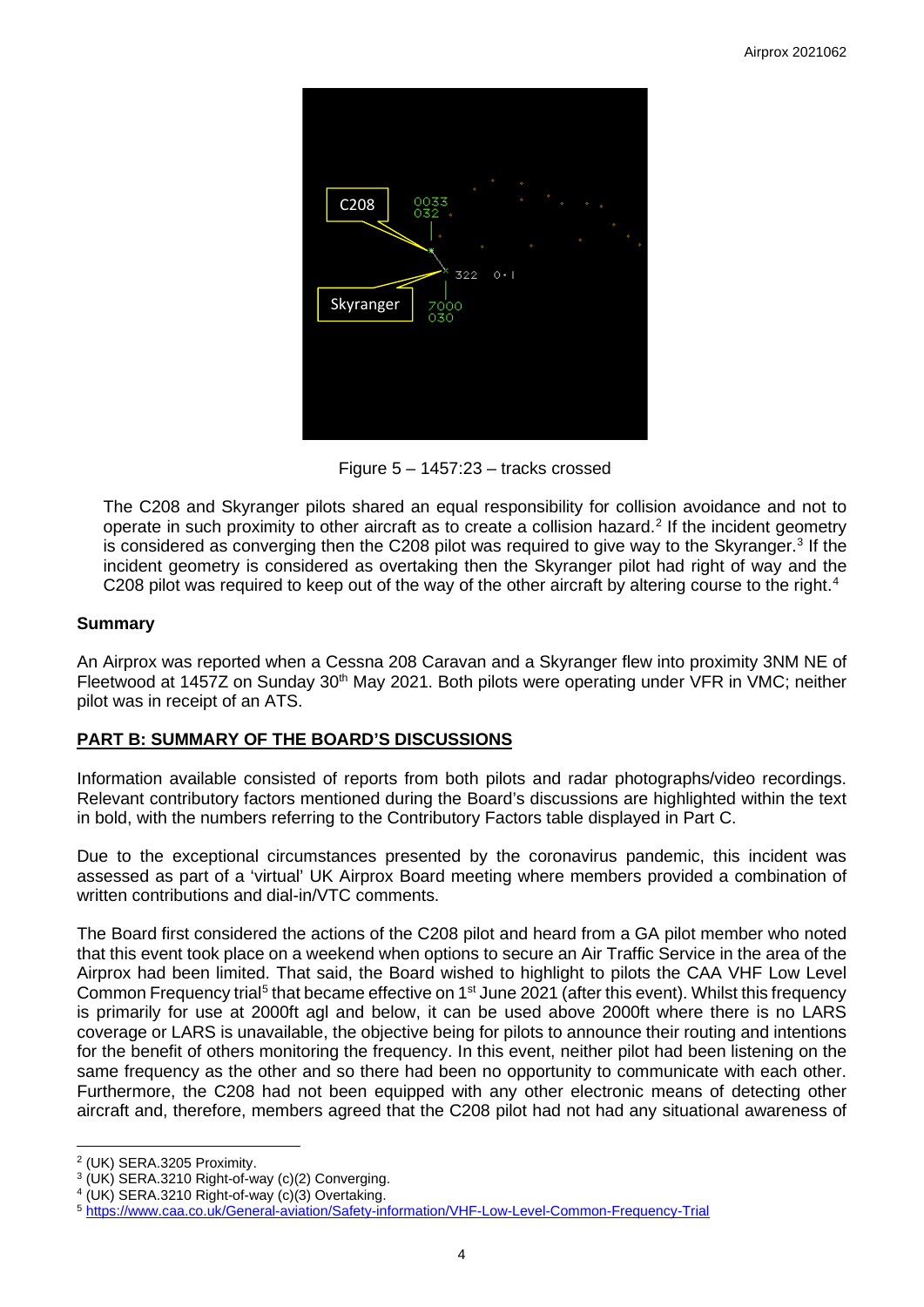the presence of the Skyranger (**CF1**); the Board was heartened to hear that this had since been rectified with the purchase and fitment of a SkyEcho 2 device. The Board considered that the C208 pilot had been left to rely on their lookout to detect threats to their aircraft and that they had not seen the Skyranger until after it had already passed in front of them (**CF2**). The Board wished to remind pilots of the importance of weaving or levelling-off during a climb to minimise the number of blind-spots under the nose and fuselage of the aircraft.

The Board then considered the actions of the Skyranger pilot and noted that they had elected to remain on a frequency on which they would normally expect to find other microlight pilots operating in the area. Some members opined that the Skyranger pilot, knowing that parachuting activity had been taking place from a local airfield, may have been better served calling on the air/ground frequency of that site to inform them of their intentions and to perhaps establish if there had been any parachuting aircraft operating in their area, although it was acknowledged that it may not have been possible for the Skyranger pilot to monitor both the parachuting frequency and the microlight frequency and that a dynamic assessment of the most useful radio frequency would have had to have been made. Members agreed that, as it was, the Skyranger pilot had not had any situational awareness of the presence of the C208 (**CF1**) and had, therefore, also been relying on their own lookout to detect threats to their aircraft. The Board agreed that the Skyranger pilot had not seen the C208 climbing towards them and that this had been contributory to the Airprox (**CF2**).

Turning to the risk involved in this event, the Board took into account that neither pilot had received any information regarding the presence of the other aircraft, that the C208 pilot had not seen the Skyranger until after CPA and that the Skyranger pilot had not seen the C208 at all. Additionally, the CPA was measured on the NATS radar replay as occurring between radar sweeps, when the horizontal separation had reduced to <0.1NM and the vertical separation was assessed as 0ft. Therefore, members quickly agreed that separation had been reduced to the bare minimum, a serious risk of collision had existed (**CF3**) and that providence had played a major part in events. Consequently, the Board assigned a Risk Category A to this event.

# **PART C: ASSESSMENT OF CONTRIBUTORY FACTORS AND RISK**

|    | 2021062                                                        |                                               |                                                                                                                             |                                                                      |  |  |  |  |  |  |  |  |
|----|----------------------------------------------------------------|-----------------------------------------------|-----------------------------------------------------------------------------------------------------------------------------|----------------------------------------------------------------------|--|--|--|--|--|--|--|--|
| CF | Factor                                                         | <b>Description</b>                            | <b>ECCAIRS Amplification</b>                                                                                                | <b>UKAB Amplification</b>                                            |  |  |  |  |  |  |  |  |
|    | <b>Flight Elements</b>                                         |                                               |                                                                                                                             |                                                                      |  |  |  |  |  |  |  |  |
|    | • Situational Awareness of the Conflicting Aircraft and Action |                                               |                                                                                                                             |                                                                      |  |  |  |  |  |  |  |  |
|    | Contextual                                                     | • Situational Awareness<br>and Sensory Events | Pilot had no, late or only generic,<br><b>Situational Awareness</b>                                                         |                                                                      |  |  |  |  |  |  |  |  |
|    | • See and Avoid                                                |                                               |                                                                                                                             |                                                                      |  |  |  |  |  |  |  |  |
|    | <b>Human Factors</b>                                           | • Monitoring of Other<br>Aircraft             | Events involving flight crew not fully<br>monitoring another aircraft                                                       | Non-sighting or effectively a non-<br>sighting by one or both pilots |  |  |  |  |  |  |  |  |
|    | • Outcome Events                                               |                                               |                                                                                                                             |                                                                      |  |  |  |  |  |  |  |  |
| 3  | Contextual                                                     | • Near Airborne Collision<br>with Aircraft    | An event involving a near collision by<br>an aircraft with an aircraft, balloon,<br>dirigible or other piloted air vehicles |                                                                      |  |  |  |  |  |  |  |  |

## Contributory Factors:

Degree of Risk: A

### Safety Barrier Assessment<sup>[6](#page-4-0)</sup>

In assessing the effectiveness of the safety barriers associated with this incident, the Board concluded that the key factors had been that:

<span id="page-4-0"></span><sup>&</sup>lt;sup>6</sup> The UK Airprox Board scheme for assessing the Availability, Functionality and Effectiveness of safety barriers can be found on the [UKAB Website.](http://www.airproxboard.org.uk/Learn-more/Airprox-Barrier-Assessment/)